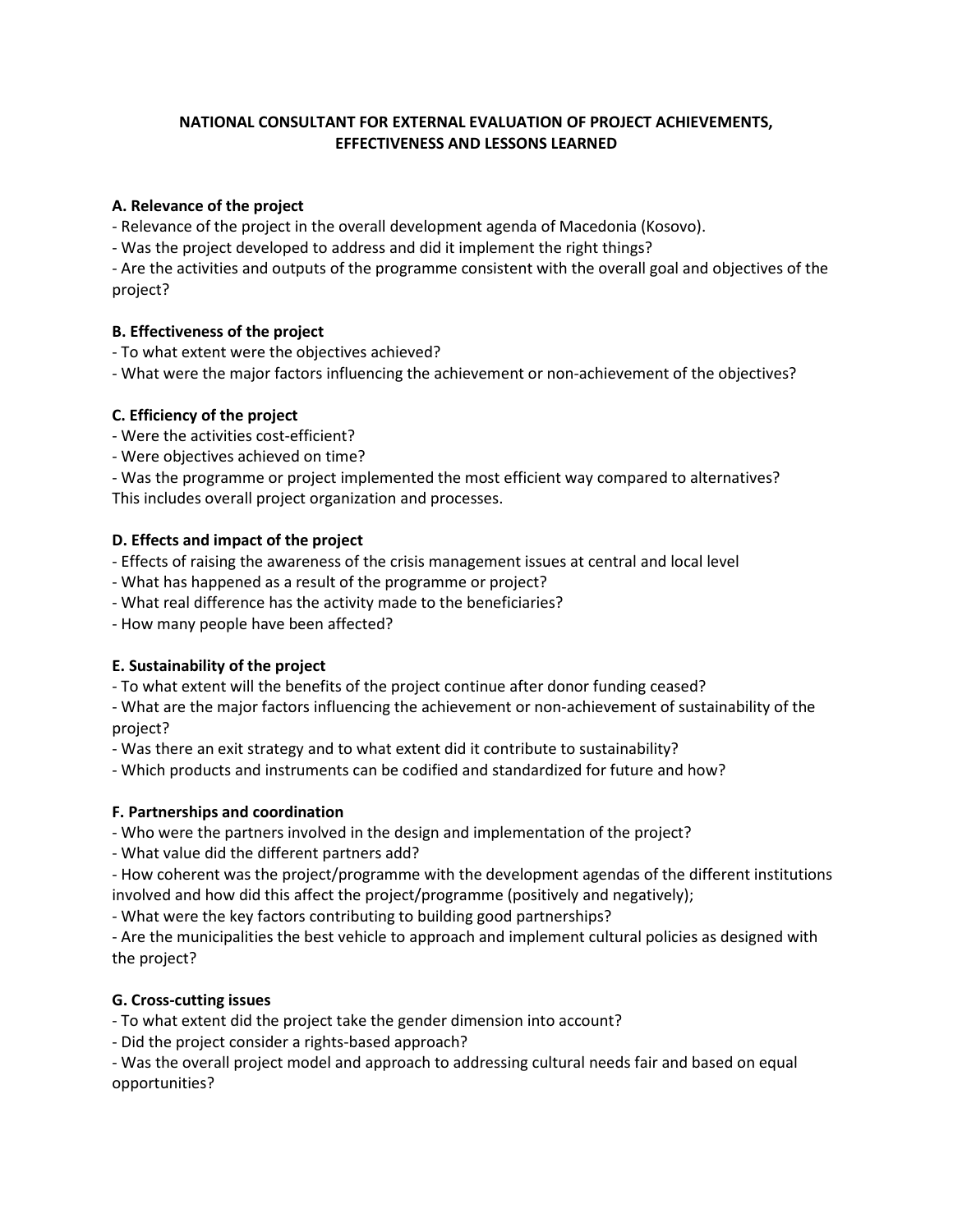#### **H. Recommendations**

- Exit strategies to ensure sustainability

- Identification of potential organizations/agencies to further support the intervention if needed

### **Reporting plan**

The Consultant shall report to the Project Manager at PAC Multimedia. S/he shall closely cooperate with the project team and the beneficiaries from the municipalities. In addition, The Consultant will meet with Consultant chosen from ODA side to discuss the findings in Macedonia and Kosovo and compile integrated report on the project.

### **Deliverables**

The consultant is expected to deliver the following products:

1. Analytical report containing the (comparative) findings and recommendations for the project implementation in Macedonia, latest by  $31<sup>st</sup>$  of May 2012.

2. Integrated analytical report containing the (comparative) findings and recommendations for the project in both countries, latest by  $15<sup>th</sup>$  of June 2012.

#### **Annexes to the evaluation report:**

- Terms of Reference for the evaluation
- Evaluation matrix
- Timetable
- List of individuals interviewed and of stakeholder groups and/or communities consulted
- List of supporting documentation reviewed
- Research instruments: questionnaire, interview guide(s), etc. as appropriate
- Project logical framework
- Specific monitoring data, as appropriate
- Summary tables of progress towards outputs, targets, goals referring directly to the indicators established for these in the project log frame
- Short biographies of the evaluators.

### **Communication**

During the fulfillment of his/her works, the Consultant shall ensure regular communication and exchange of findings with PAC Multimedia prior to the delivery of expected results. The Consultant shall ensure quality and timely deliver the expected results and will inform the Project Manager for the processes and the expected result. Expected results have to be accepted and approved by the Project Manager.

Organization of the planned activities and events (meetings, field visits, presentations etc), shall be responsibility of the Consultant and logistical support/costs has to be envisaged and shall be included in the lump sum amount of the offer.

The relevant documentation and baseline information shall be provided by PAC Multimedia (ODA) and shared with the Consultant in advance.